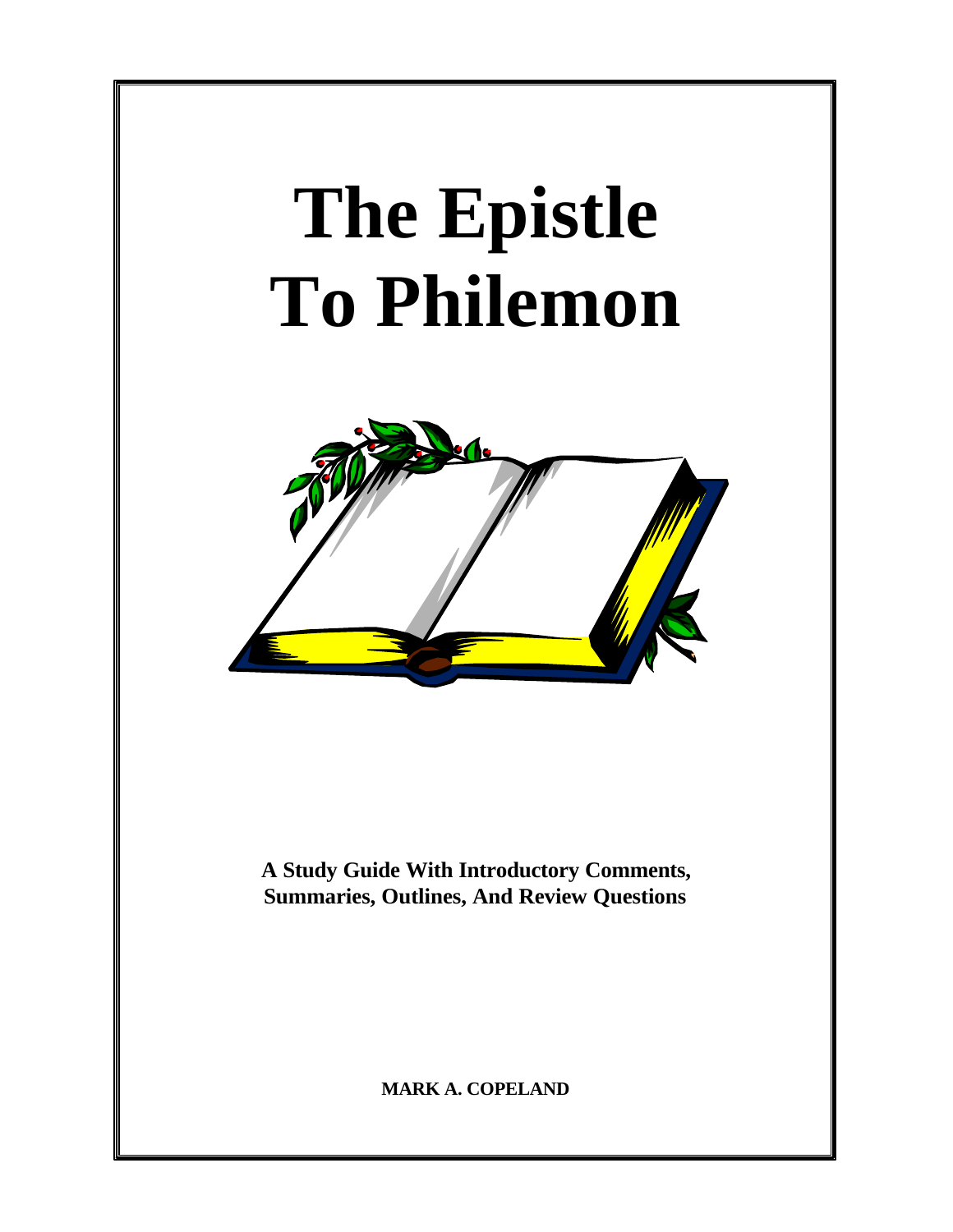# **The Epistle To Philemon Table Of Contents**

| <b>Introduction</b> |   |
|---------------------|---|
| <b>Chapter One</b>  | O |

This study guide was developed in preparation for teaching adult Bible classes.

- The objectives for each section are usually things I plan to emphasize during the class.
- I have found that summarizing and outlining helps me to better understand the Word of God. It is a practice I highly recommend to others.
- w I generally delete the answers to the review questions before printing the material and giving it to the students. But that you might know what answers were intended by the questions, I have included them in these guides.

This material is from **ExecutableOutlines.com**, a web site containing sermon outlines and Bible studies by Mark A. Copeland. Visit the web site to browse or download additional material for church or personal use.

The outlines were developed in the course of my ministry as a preacher of the gospel. Feel free to use them as they are, or adapt them to suit your own personal style. To God be the glory!

#### **Executable Outlines, Copyright © Mark A. Copeland, 2001 MarkCopeland@aol.com**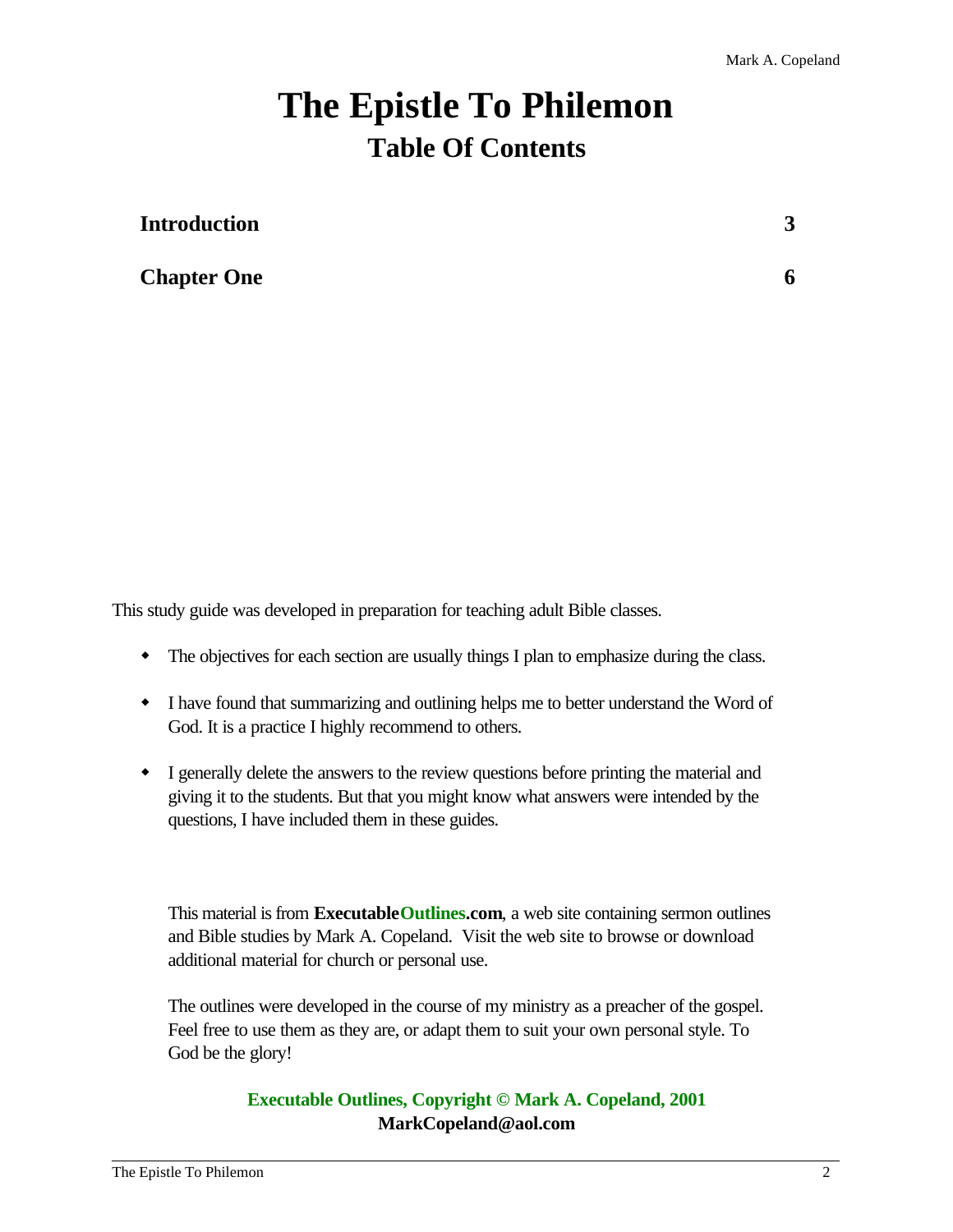# **The Epistle To Philemon Introduction**

# **AUTHOR**

**Paul**, the apostle of Jesus Christ (**1,9,19**).

# **PLACE OF WRITING**

**Rome**, about the same time the epistle to the Colossians was written. This deduction is based upon the following:

- w Like the epistle to the Colossians, the epistle to Philemon was written when Paul was in chains (**1,10,13,23**)
- w Timothy joined Paul in both epistles (**1; Co 1:1**)
- w Epaphras, Mark, Aristarchus, Demas, and Luke joined in the salutation of both (**23,24; Co 4:10-14**)
- w Onesimus, the subject of this epistle, was one of the messengers by whom the epistle to the Colossians was sent (**Co 4:7-9**)
- w Archippus, to whom this epistle is partially addressed (**2**), is also addressed in the epistle to the Colossians (**Co 4:17**)

# **TIME OF WRITING**

If the epistle to Philemon was written about the time Colossians and the other "prison epistles" (Ephesians and Philippians) were written, then it was written during Paul's imprisonment at Rome, sometime during the period of **61-63 A.D.**

# **BACKGROUND OF THE EPISTLE**

**Philemon** was a member of the church at **Colosse** (cf. 1,2, with **Co 4:17**), and a very hospitable one at that (**1,2,5,7**). It is possible that he was one of Paul's own converts (**19**). It is also plausible that **Apphia** was his wife, and **Archippus** his son (**1,2**).

**Onesimus** had been one of Philemon's slaves (**16**), who had run away (**15**). It appears that he somehow traveled to **Rome** where he found Paul and was converted to Christ (**10**). He had become very dear to Paul, and was proving to be very useful (**11-13**).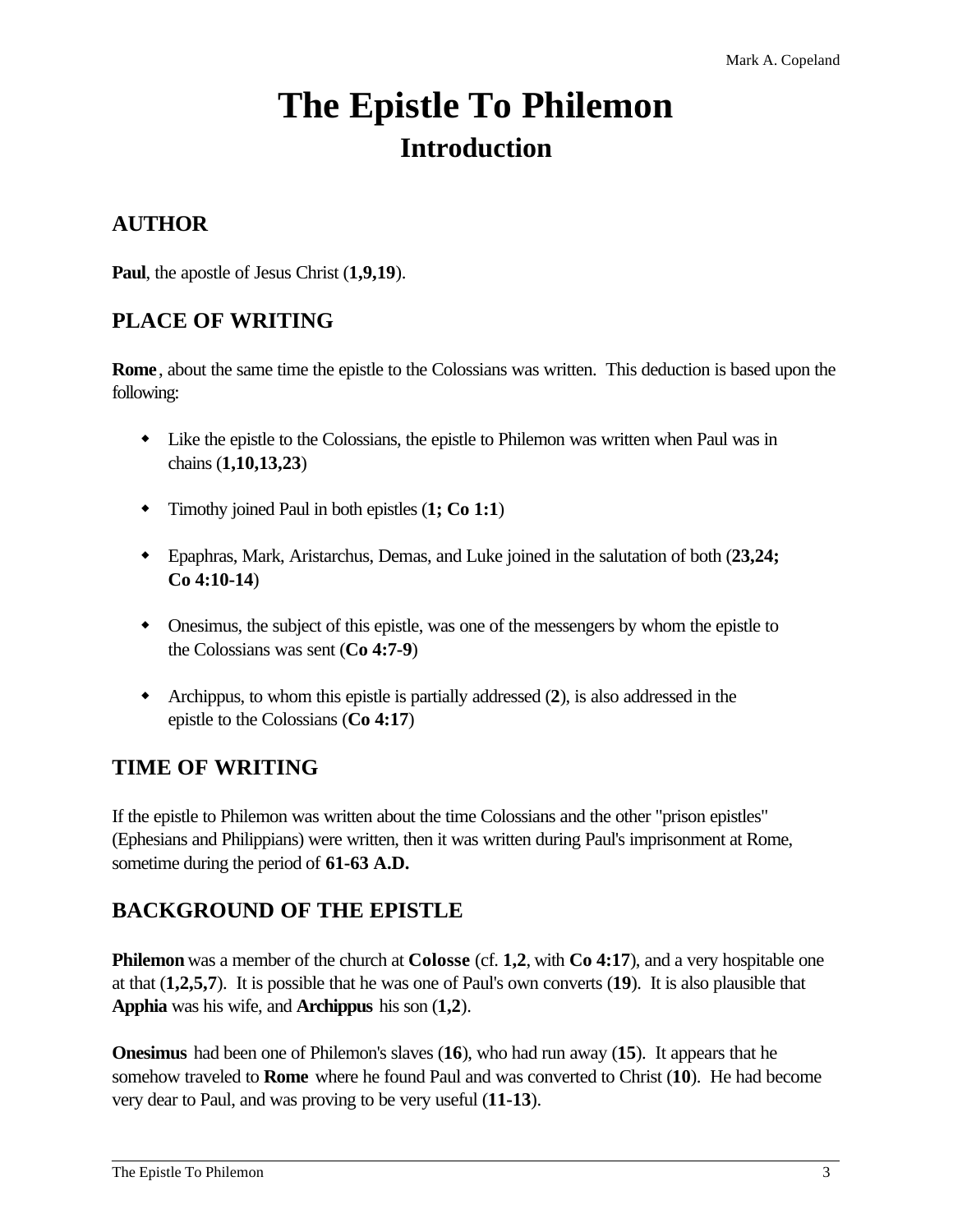But Paul did not think it right to keep Onesimus in Rome, and was sending him back to Philemon (**12-14**). This letter to Philemon is an appeal for him to receive Onesimus now as a brother in Christ, and for him to forgive Onesimus if he had done any wrong (**15-21**).

# **PURPOSE OF WRITING**

From the content of the epistle, it appears that Paul had both a primary and secondary purpose:

- Primarily to secure forgiveness for Onesimus
- w But also to provide from himself a place of lodging after his release from imprisonment (**22**)

# **THE VALUE OF THIS EPISTLE**

This short, but valuable epistle has been described as:

- **A Model Of Christian Courtesy**
- w A Manifestation Of Christian Love
- A Monument Of Christian Conversion

Perhaps this is why the Holy Spirit deemed it proper to preserve it for our benefit.

# **KEY PASSAGE: Philemon 10,11**

*"I appeal to you for my son Onesimus, whom I have begotten while in my chains, who once was unprofitable to you, but now is profitable to you and to me."*

# **BRIEF OUTLINE**

Paul's Courtesy (**1-3**) Paul's Compliment (**4-7**) Paul's Counsel (**8-21**) Paul's Conclusion (**22-25**)

A detailed outline of the epistle can be found in the material on Chapter One.

# **REVIEW QUESTIONS FOR THE INTRODUCTION**

**1) Who is the author of this epistle?**

- Paul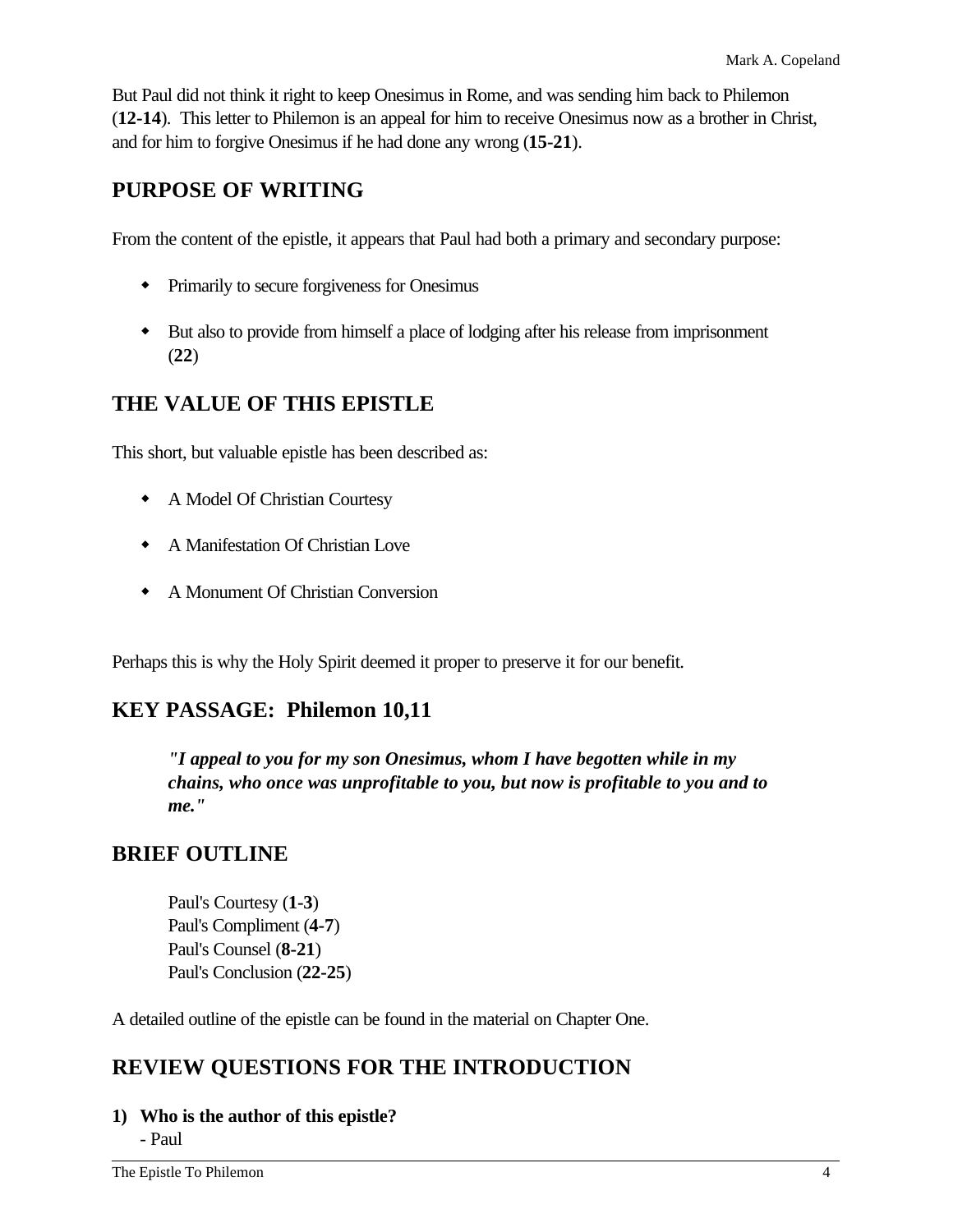#### **2) Where was he writing from?** - Rome

- **3) Approximately when was this epistle written?** - Sometime between 61-63 A.D.
- **4) What other epistles were written by Paul about the same time?** - Colossians, Ephesians, and Philippians
- **5) What church possibly met in Philemon's home?** - The church at Colosse
- **6) Who was Onesimus?** - A runaway slave that had belonged to Philemon
- **7) What was Paul's purpose in writing this epistle?** - To secure forgiveness for Onesimus - To provide for himself a place of lodging after his release from imprisonment
- **8) What are the key verses to this epistle?**
	- Philemon 10-11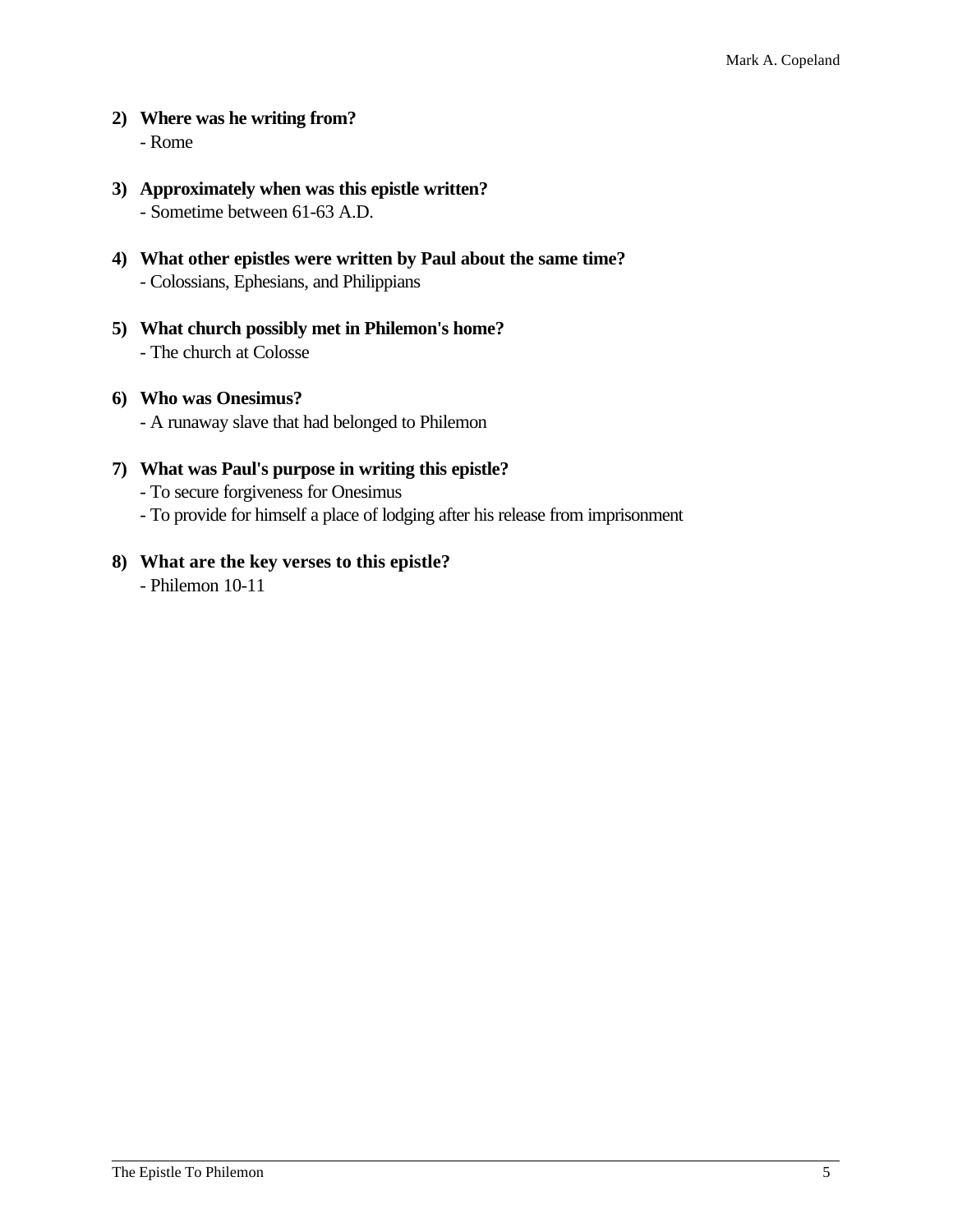# **The Epistle To Philemon Chapter One**

# **OBJECTIVES IN STUDYING THIS CHAPTER**

1) To be impressed with the loving hospitality which characterized the Christians in the early church

2) To learn lessons in the use of tact in dealing with others

# **SUMMARY**

In this very short and personal epistle, Paul addresses it to Philemon, Apphia, Archippus and to the church in their house. But it soon becomes evident that its contents are directed toward Philemon, a beloved friend and fellow laborer with Paul (**1-3**).

After his salutation, Paul expresses his thanks for the noble qualities which have characterized Philemon in the past, especially his love for the saints. It is because of Philemon's past performance that Paul is confident his plea will be carried out faithfully (**4-7**).

Paul's plea concerns Onesimus, a slave who had run away from Philemon. Somehow he had run into Paul at Rome and was now a new convert to Jesus Christ. As a brother in Christ, Onesimus had made himself very useful to Paul in Rome. But because he still legally belongs to Philemon, Paul is sending him back with a plea that Onesimus be forgiven and received as a brother in the Lord. Paul also offers to pay any restitution which may be owed Philemon by Onesimus (**8-21**).

The epistle ends with a request for lodging in the near future, and with sundry greetings from individuals who were with Paul in Rome (**22-25**).

# **OUTLINE**

# **I. SALUTATION (1-3)**

- **A. FROM... (1a)**
	- 1. Paul, a prisoner of Christ Jesus
	- 2. Timothy, a brother

# **B. TO... (1b-2)**

- 1. Philemon, a beloved friend and fellow laborer
- 2. Apphia
- 3. Archippus, a fellow soldier
- 4. The church in their house

# **C. GREETINGS (3)**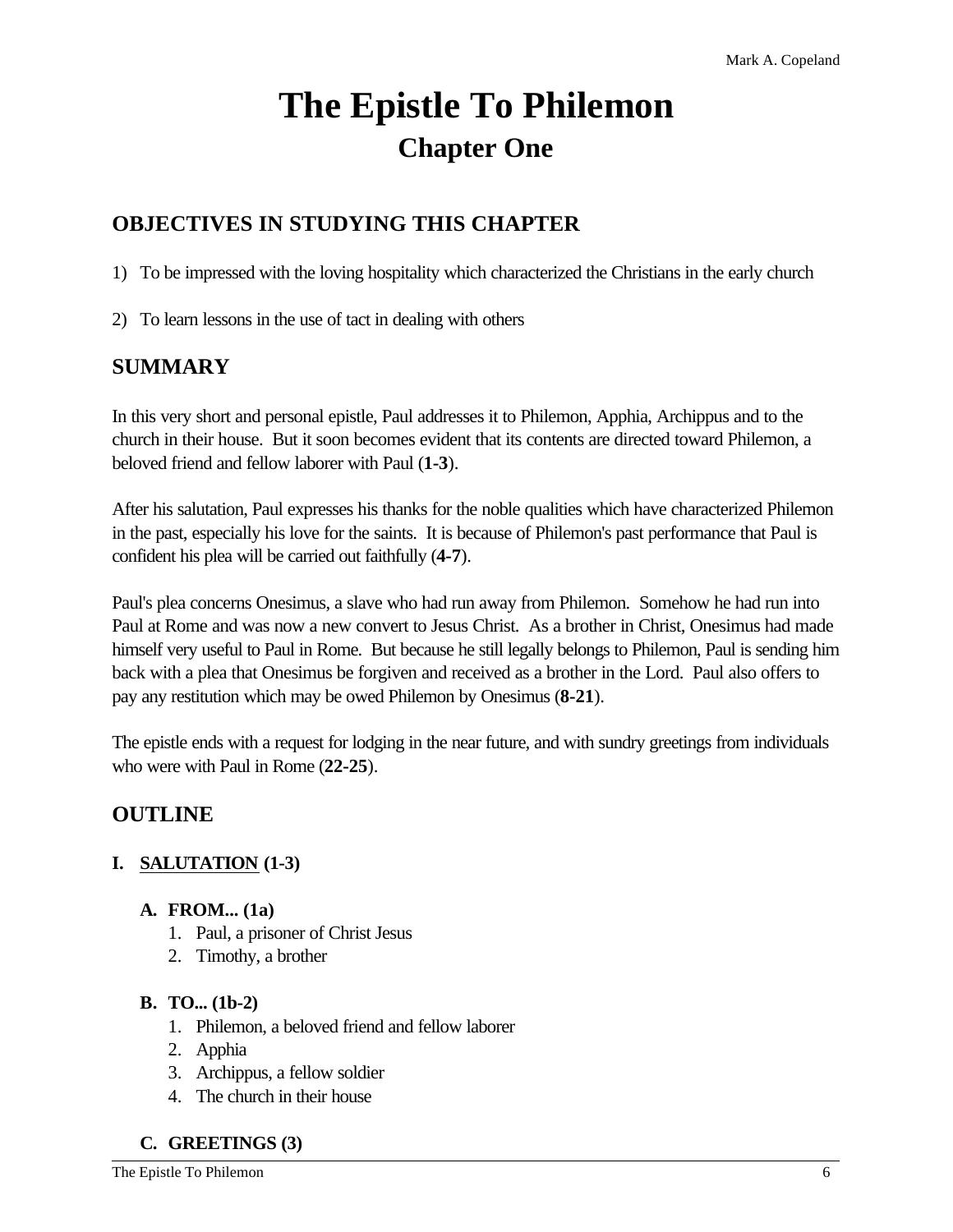- 1. Grace and peace
- 2. From God the Father and the Lord Jesus Christ

# **II. THANKSGIVING AND PRAYER (4-7)**

#### **A. PAUL'S THANKFULNESS (4-5)**

- 1. Expressed in frequent prayers to God
- 2. For Philemon's love and faith toward Jesus and all the saints

#### **B. PAUL'S PRAYER (6-7)**

- 1. That the sharing of Philemon's faith might be effective
- 2. Through the acknowledgment of every good thing in Philemon
- 3. For example, the joy and comfort experienced by Paul from Philemon's love, as Paul hears of how he refreshed the hearts of the saints

# **III.THE PLEA FOR ONESIMUS (8-21)**

#### **A. AN APPEAL, NOT A COMMAND (8-9)**

- 1. Paul had the authority to command what is fitting
- 2. He chose instead to make an appeal based upon...
	- a. Love itself
	- b. Paul's "age"
	- c. His imprisonment

# **B. PAUL'S PLEA (10-20)**

- 1. Concerns Onesimus (**10-11**)
	- a. Who was converted by Paul while in chains, and is now like a son to him
	- b. Who though once was unprofitable to Philemon, is now profitable to both him and Paul
- 2. Paul is now sending Onesimus back to Philemon (**12-14**)
	- a. Though he is very dear to Paul
	- b. Though Paul wished to keep him and have him work in Philemon's behalf in the gospel
	- c. But Paul did not want to do anything without Philemon's whole-hearted consent
- 3. Paul's desire is that Philemon receive Onesimus as a brother in Christ (**15-17**)
	- a. Perhaps his running away was for this purpose, that he might become a beloved brother in the Lord
	- b. So if Philemon considered himself a partner of Paul, Paul asks that he receive Onesimus as he would Paul himself
- 4. Paul offers to repay Philemon (**18-19**)
	- a. For any wrong that Onesimus might have done
	- b. Of course, Philemon already owed Paul his own life
- 5. By receiving Onesimus in this way, Philemon could give Paul joy and a refreshed heart in the Lord (**20**)

# **C. PAUL'S CONFIDENCE IN PHILEMON (21)**

- 1. In Philemon's obedience
- 2. That Philemon will do even more than what Paul is asking for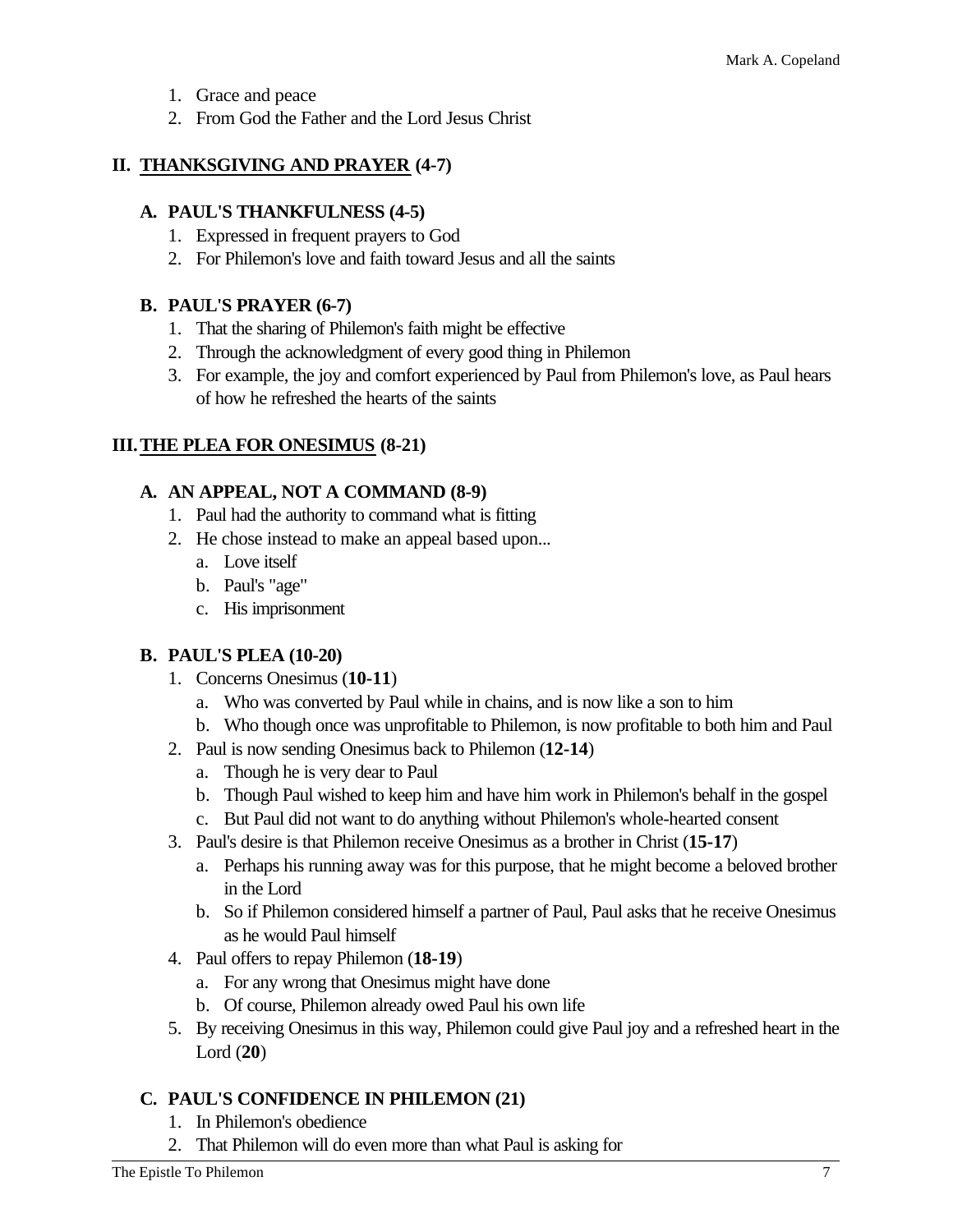#### **IV. CONCLUDING REMARKS (22-25)**

#### **A. REQUEST FOR LODGING (22)**

- 1. That Paul might be able to stay with Philemon
- 2. For Paul is confident that through the prayers of Philemon he will soon be able to come to him

#### **B. GREETINGS FROM OTHERS (23-24)**

- 1. Epaphras, a fellow prisoner in Christ Jesus
- 2. Mark, Aristarchus, Demas, and Luke, fellow laborers with Paul

#### **C. A CLOSING PRAYER (25)**

# **REVIEW QUESTIONS FOR THE CHAPTER**

#### **1) List the main points of this epistle**

- Saluation (1-3)
- Thanksgiving & Prayer (4-7)
- The Plea For Onesimus (8-21)
- Concluding Remarks (22-25)

#### **2) Why does Paul refer to himself as a prisoner of Christ Jesus? (1)**

- He was "in chains" (also under house arrest, awaiting trial)
- But note also that he says "of Christ", for it was while engaged in HIS service and thus for HIS sake he was imprisoned

#### **3) Why the mention of Timothy? (1)**

- He was with Paul at Rome
- Also, it is possible that he was acquainted with Philemon

#### **4) What does Philemon's name mean? Did he live up to it?**

- His name means "one that is affectionate"
- Yes! cf. verse 5 and 7

#### **5) Who, possibly, are Apphia and Archippus? (2)**

- Apphia may have been the wife of Philemon

- Archippus may have been their son, also the minister for the church in Colosse (cf. **Co 4:17**)

#### **6) Is this letter primarily to Philemon, or to all?**

- To Philemon (note the use of the singular in verses 4-21)
- Though by mentioning the others, perhaps Paul was soliciting their help to encourage Philemon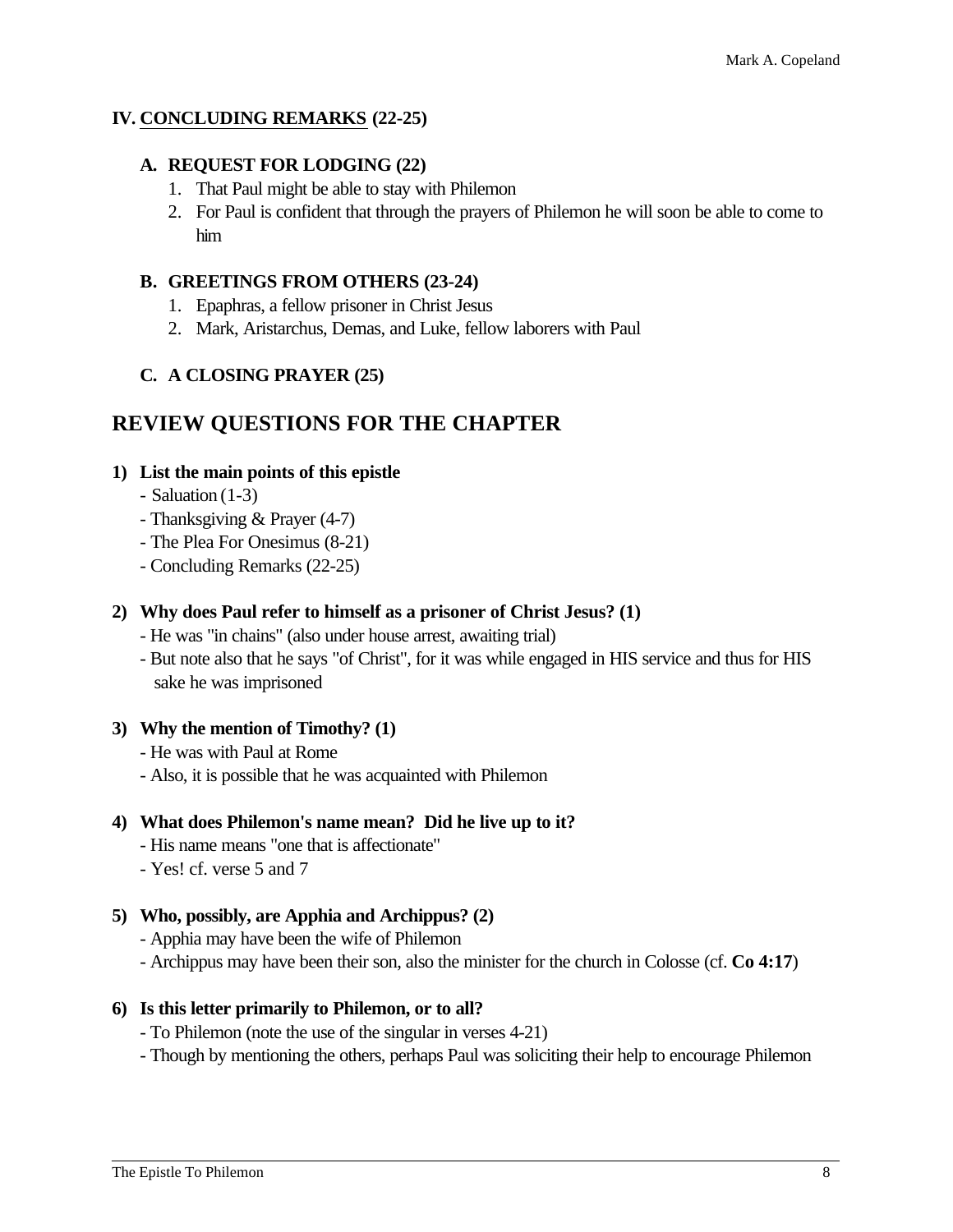**7) What is a good example of this family's devotion to Christ and of their hospitality to the saints? (2)**

- It appears that they let the church meet in their home

- **8) Define the terms "grace" and "peace" (3)**
	- Grace: favor that is unmerited
	- Peace: harmony (e.g., with God, self, and others), the result of God's grace

#### **9) How could Paul have heard about Philemon? (4,5)**

- From Epaphras, who was a member of the church at Epaphras (**Co 4:12,13**)
- From Onesimus himself

#### **10) What good things had Paul heard concerning Philemon? (5)**

- His love and faith toward Christ and the saints

#### **11) What are some examples of Philemon's love for the saints?**

- Letting the church meet in his home (**1**)
- Refreshing the hearts of the saints (**7**)
- Preparing guest rooms (**22**)

#### **12) What does Paul pray for in behalf of Philemon? (6)**

- That the sharing of his faith may become effective

#### **13) How is this prayer related to the plea which follows in verses 8-21?**

- Carrying out Paul's plea concerning Onesimus would be one way of assuring that Philemon's faith in its sharing would be effective

#### **14) What had given Paul great joy and comfort in his imprisonment? (7)**

- Philemon's love and the way the saints have been refreshed by him

# **15) How does Paul re-emphasize his close feelings for Philemon? (7)**

- By calling him "brother"

#### **16) What does the word "therefore" indicate? (8)**

- That Paul's plea for Onesimus is predicated upon Philemon's past behavior mentioned in verses 4-7

#### **17) What could Paul have done in this matter? (8)**

- Simply commanded Philemon to do what is proper

#### **18) What does Paul do instead? (9)**

- He "appeals" to Philemon

#### **19) Why does Paul call himself "the aged"? (9)**

- Perhaps to appeal to Philemon's sympathy

- Paul is probably about sixty years old at this time, but in light of bodily injuries incurred throughout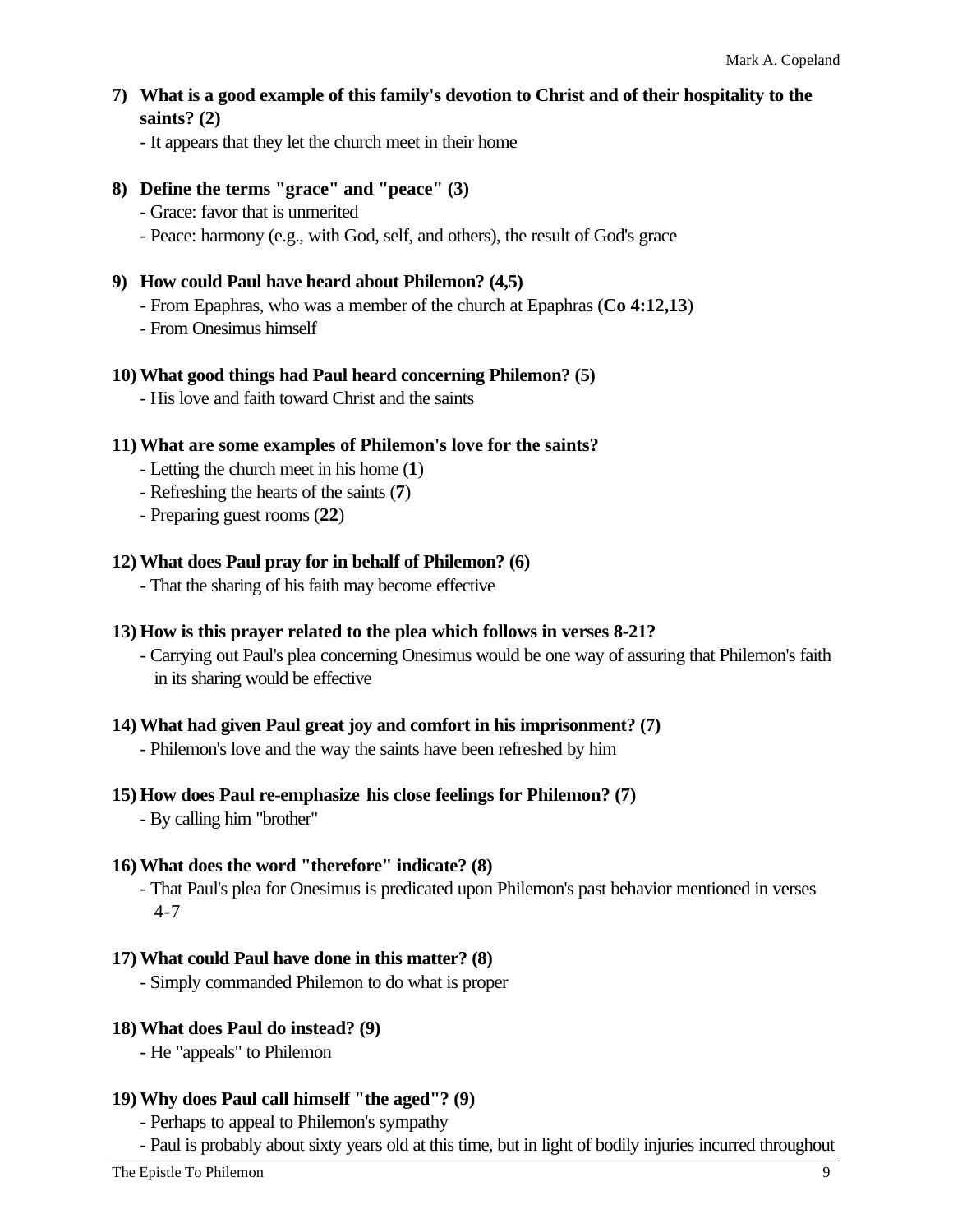his ministry (cf. 2 Co 11:23-29), he was likely older than his years would normally indicate

#### **20) Why does he again refer to himself as a prisoner? (9)**

- Perhaps to tactfully remind Philemon that since Paul had suffered so much in service to Christ, certainly Philemon could honor his request
- **21) In the original language, where does the name "Onesimus" appear in the sentence? (10)** - At the end: "I appeal to you for my son, whom I have begotten while in my chains, ONESIMUS."
- **22) What significance might there be in placing Onesimus' name at the end of the sentence?**
	- Possibly that Paul is tactfully preparing Philemon to honor Paul's request by saying what he does before mentioning a name that is likely to bring bad memories to Philemon

#### **23) What does Paul call Onesimus? What does it mean? (10)**

- "My son"
- Like Timothy, this convert of Paul had become like a son to him

#### **24) What does the name "Onesimus" mean?**

- "Profitable", or "useful"

#### **25) How had becoming a Christian changed Onesimus? (11)**

- Prior to his conversion, he was "unprofitable" (as a runaway slave)
- Now, he was "profitable" to both Paul and Philemon
- Thus he was now living up to his name!

#### **26) What does Paul want Philemon to do in regard to Onesimus? (12)**

- Receive him

#### **27) How does Paul express further what Onesimus has meant to him? (12)**

- He refers to Onesimus as "my own heart"

#### **28) What had Paul wished to do with Onesimus? (13)**

- To keep him, and let him serve Paul in the gospel

#### **29) Why had Paul refrained from doing what he wished? (14)**

- He did not want to do anything without Philemon's whole-hearted consent

#### **30) What did Paul see as the "possible" reason for this turn of events? (15)**

- The providence of God
- Note that Paul says "perhaps"; Paul recognized that we cannot always be certain as to why things happen the way they do (just as Mordecai said in **Esther 4:14**), and whether it is always the Lord's doing

#### **31) How did Paul want Philemon to receive Onesimus? (16)**

- No longer as a slave, but as a beloved brother